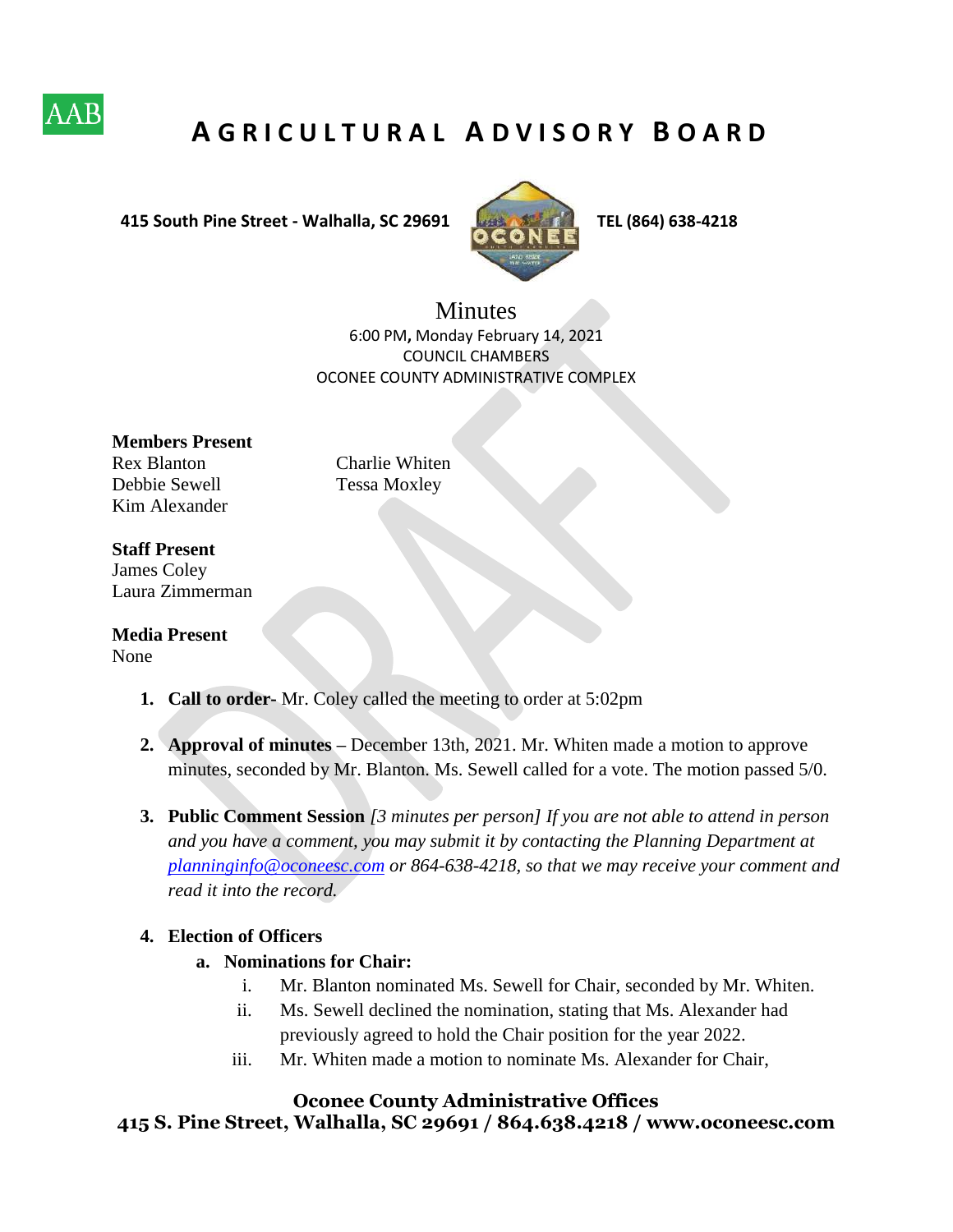seconded by Mr. Blanton and accepted by Ms. Alexander. Ms. Alexander called for a vote. The motion passed 5/0.

### **b. Nominations for Vice Chair:**

i. Mr. Whiten nominated Ms. Sewell for Vice Chair, seconded by Mr. Blanton and accepted by Ms. Sewell. Ms. Alexander called for a vote. The motion passed 5/0.

### **c. Nominations for Secretary**

- i. Ms. Alexander asked Ms. Moxley if she would be willing to continue as secretary, which she accepted.
- ii. Mr. Whiten made a motion to nominate Ms. Moxley for Secretary, seconded by Mr. Blanton, and approved 5/0.
- **5. Approval of 2022 Meeting Calendar -** Mr. Blanton made a motion to approve the calendar, seconded by Ms. Alexander

### **a. Discussion**

- i. The committee agreed that it would be more accommodating for everyone to have the meeting time at 6:00pm, rather than 5:00pm.
- ii. Ms. Sewell made a motion to change the meeting time from 5:00pm to 6:00pm, seconded by Mr. Blanton.
- iii. Ms. Alexander called for a vote to approve the calendar with the time change. The motion passed 5/0.
- **6. Pledge of Allegiance & Invocation –** Vote to add to Agricultural Advisory Board meetings
	- a. Mr. Whiten made a motion to add the Pledge of Allegiance & Invocation at the beginning of each meeting, seconded by Mr. Blanton and approved 5/0.

## **7. Discussion**

- a. **Kerrie Roach's Email**  Ms. Roach made an inquiry via email if the Clemson University Agriculture Extension could hold the Ex-Officio position as an Agency instead of a person, and send the appropriate person to specific meetings, instead of Ms. Roach holding the Ex-Officio position since she is not able to attend every time.
	- i. Ms. Alexander asked Mr. Coley to put this item on the next meeting agenda so that the Ag Board can do research before discussing the topic further.
- **8. Adjourn-** Mr. Whiten made a motion to adjourn the meeting at 5:30pm*,* seconded by Ms. Sewell, and approved 5/0.

# **Oconee County Administrative Offices 415 S. Pine Street, Walhalla, SC 29691 / 864.638.4218 / www.oconeesc.com**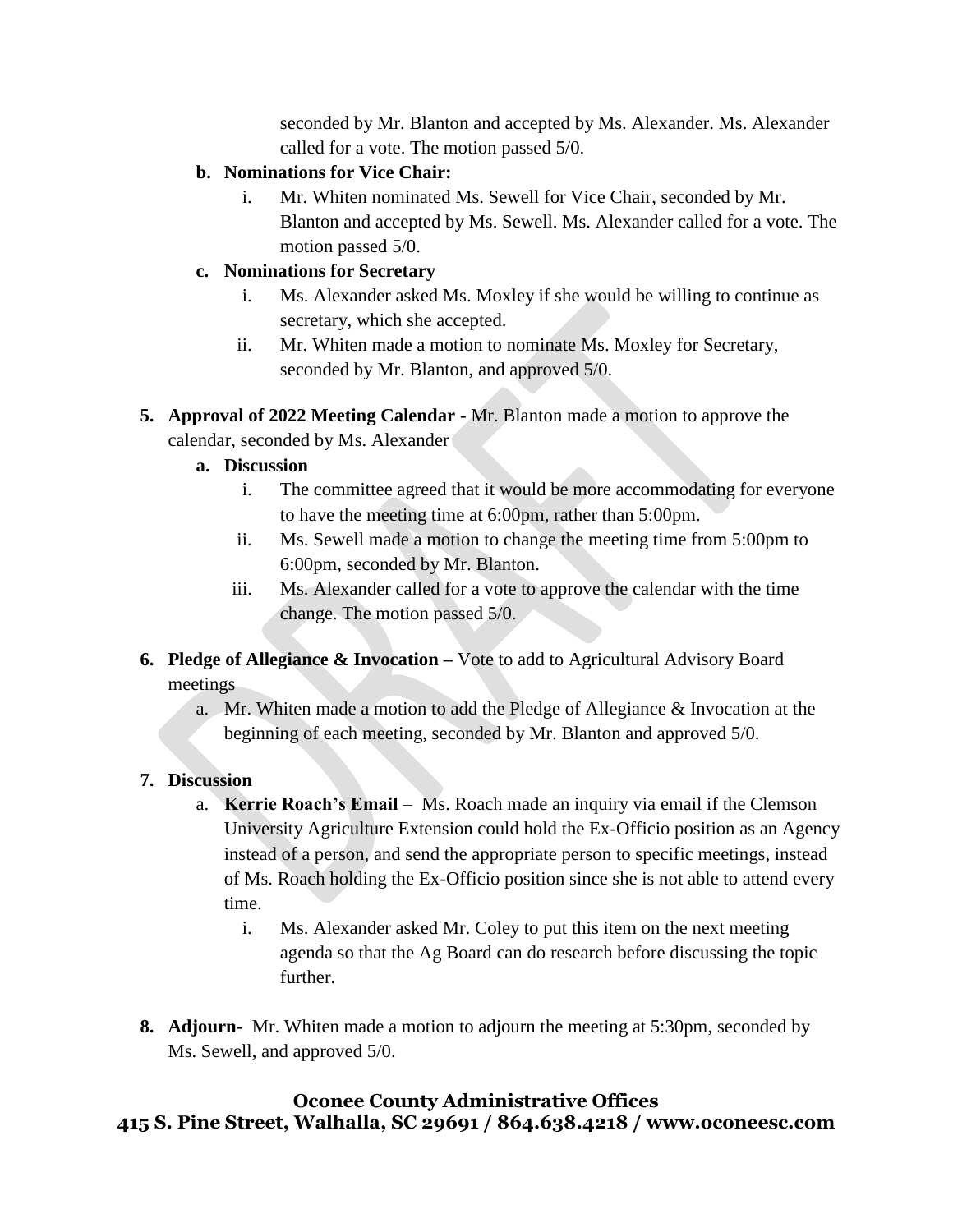

# **A G R I C U L T U R A L A D V I S O R Y B O A R D**

#### **415 South Pine Street - Walhalla, SC 29691 TEL (864) 638-4218**



March 14, 2022

To: Ms. Amanda Brock, Oconee County Administrator

Thank you for hearing our concerns.

As you are aware, Oconee County has grown considerably over the last 20-30 years. More residents are here now, and development continues, as more people continue to move to the area. As part of this change, many farmers no longer simply farm their own land; they rent and lease land from others. This requires the moving of large equipment onto road ways in order to tend to other fields and parcels. The size of the required machines, coupled with current road conditions, creates traffic and safety issues for drivers and farmers.

First, the placement of mailboxes on the right side of the road, in the right-of-way, makes it virtually impossible for two-way traffic to flow as there is not enough width to accommodate the farming equipment and vehicles.

Second, tree limbs growing into and over the roadway pose safety issues as combines can be as tall as 16 feet and as wide as 14 feet. In our county, there are, at least, 12 of these large combines and approximately 25-30 large tractors and hay balers, which are coming into contact with these limbs.

It is our request for you to send this letter to the Oconee County Roads and Bridges Department, and the local SCDOT Office and request the following actions be considered on the list of roads provided, in the interest of public and traffic safety:

- 1. That mailboxes be relocated further out to the edges of the road right-of-way.
- 2. That trees be cut and regularly maintained to a height of 17'.

Best Regards,

Oconee County Agricultural Advisory Board